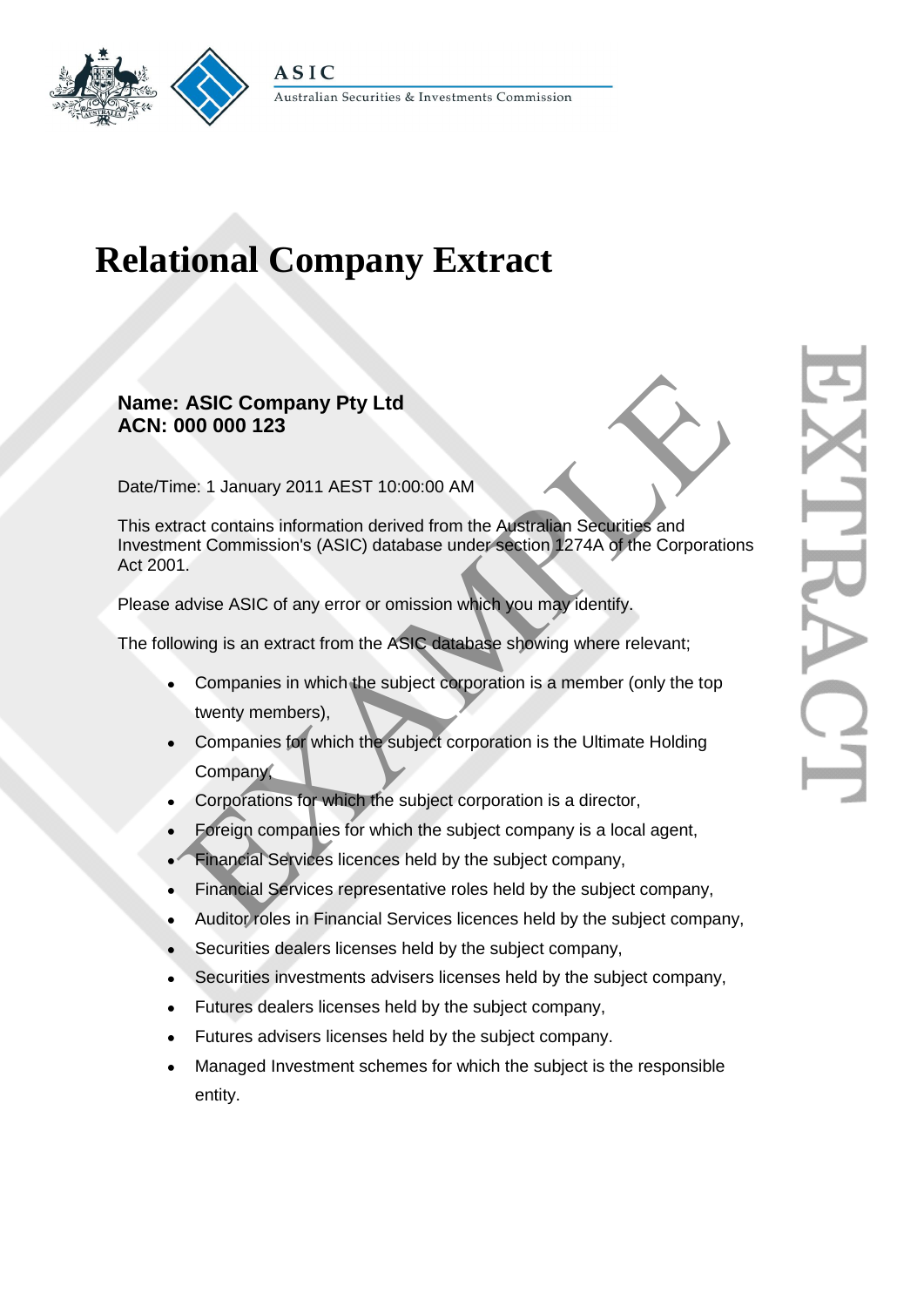| <b>Organisation Details</b>                                                                                                                                                                            |                                                                                                                                                                                                                                                                                                       | <b>Document Number</b> |
|--------------------------------------------------------------------------------------------------------------------------------------------------------------------------------------------------------|-------------------------------------------------------------------------------------------------------------------------------------------------------------------------------------------------------------------------------------------------------------------------------------------------------|------------------------|
| <b>Current Organisation Details</b>                                                                                                                                                                    |                                                                                                                                                                                                                                                                                                       |                        |
| Name:<br>ACN:<br>ABN:<br>Registered in:<br>Previous state number:<br>Registration date:                                                                                                                | <b>ASIC Company Pty Ltd</b><br>000 000 123<br>00 000 000 123<br>Victoria<br>BN0000123<br>01/01/2011                                                                                                                                                                                                   |                        |
| <b>Roles in Other Organisations</b>                                                                                                                                                                    |                                                                                                                                                                                                                                                                                                       |                        |
| Role:<br>Name:<br>Status:<br>ACN:<br>ABN:<br>Representative number:<br>Representative type:<br>Licence number:<br>Licence type:<br>ARSN:<br>Address:<br>Agent Address:<br>Appointed:<br>Ceased:        | <b>Ultimate Holding Company</b><br><b>ASIC Company Pty Ltd</b><br>Registered<br>000 000 123<br>00 000 000 123<br>123123<br><b>Financial Services Representative</b><br>123123<br><b>Financial Services Licence</b><br>000 000 123<br>123 New Street<br>Melbourne VIC 3000<br>01/01/2011<br>01/01/2011 | 000 000 123            |
| <b>Previous Roles in Other Organisations</b>                                                                                                                                                           |                                                                                                                                                                                                                                                                                                       |                        |
| Role:<br>Name:<br>Status:<br>ACN:<br>ABN:<br>Representative number:<br>Representative type:<br>Licence number:<br>Licence type:<br>ARSN:<br>Address:<br><b>Agent Address:</b><br>Appointed:<br>Ceased: | <b>Ultimate Holding Company</b><br><b>ASIC Company Pty Ltd</b><br>Registered<br>000 000 123<br>00 000 000 123<br>123123<br><b>Financial Services Representative</b><br>123123<br><b>Financial Services Licence</b><br>000 000 123<br>123 New Street<br>Melbourne VIC 3000<br>01/01/2011<br>01/01/2011 | 000 000 123            |